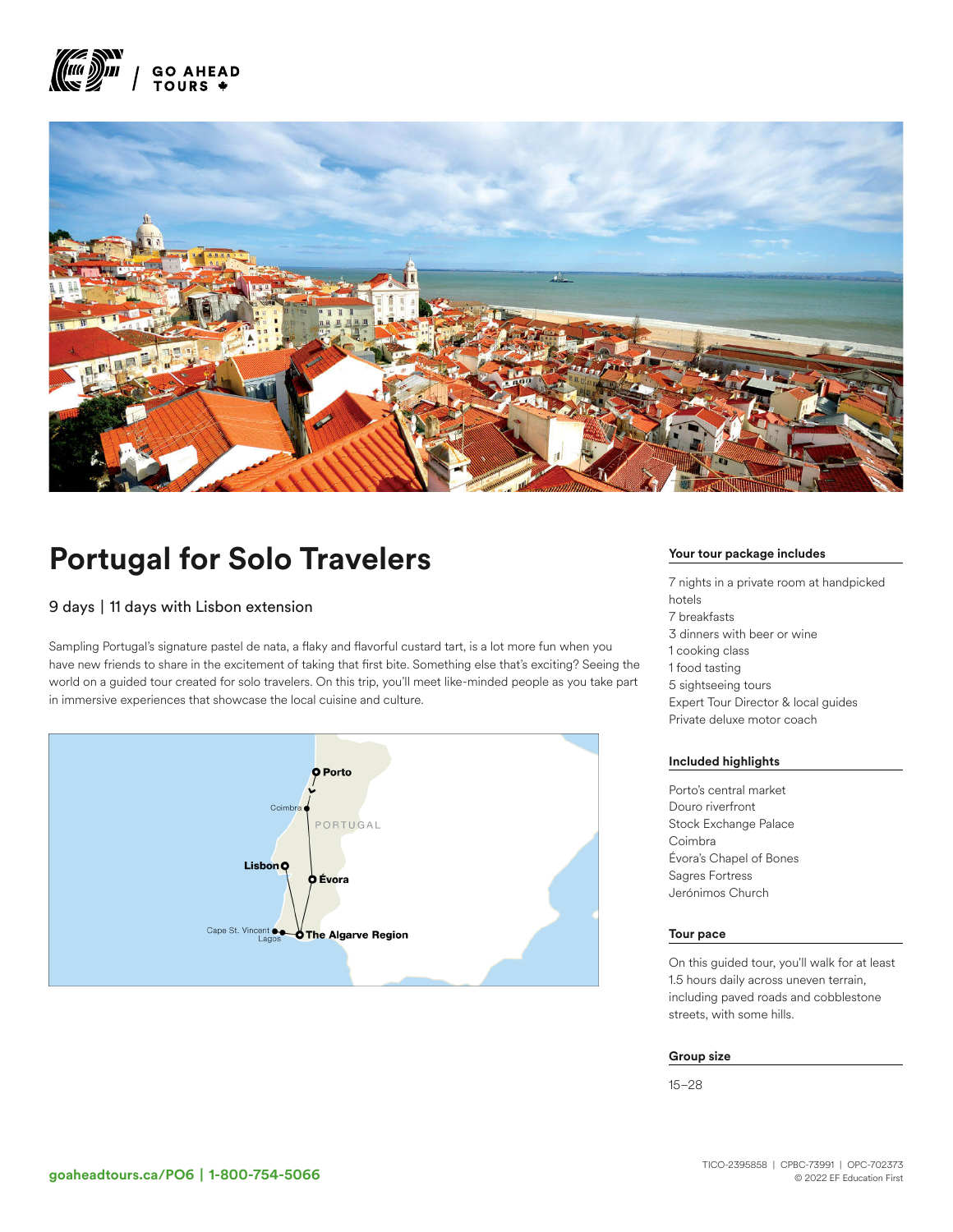# Portugal for Solo Travelers

9 days | 11 days with Lisbon extension

# Overnight Flight  $\rightarrow$  1 night

#### Day 1: Travel day

Board your overnight flight to Porto today.

### **Porto**  $\rightarrow$  2 nights

#### Day 2: Arrival in Porto

*Included meals: dinner*

Welcome to Portugal! Settle in to your hotel. Then, gather with your Tour Director and fellow group members at a mixer before enjoying a welcome dinner.

#### Day 3: Sightseeing tour of Porto

*Included meals: breakfast, tasting* Get to know Porto like a true tripeiro, or Porto resident, as you follow your local guide.

- Pass citywide icons such as Liberty Square, Carmelitas Church, and the Baroque-style Clérigos Tower
- Stop for coffee and a sweet treat at a local cafe
- Visit Porto's central market where local merchants sell fruits, vegetables, flowers, and more
- Wander along the medieval lanes of the Old-World Ribeira district
- Take a scenic drive through the local neighborhoods and past the Douro riverfront

Enjoy a free afternoon in Porto or add an excursion.

+ Douro River Cruise & Port Wine Cellar

# **Évora**  $\rightarrow$  1 night

#### Day 4: Évora via Coimbra

*Included meals: breakfast*

Drive south and stop to explore Coimbra on a guided walking tour of the city's chapel and the country's first university. Later, settle in to your hotel in Évora.

# Algarve Region  $\rightarrow$  2 nights

Day 5: Sightseeing tour of Évora & transfer to

#### the Algarve Region

*Included meals: breakfast, dinner* Before making your way to the sun-soaked Algarve region, follow a local guide as you stroll through the streets of UNESCO-recognized Évora, one of Europe's oldest continuously inhabited cities.

- Take in the region's whitewashed homes and intricate tilework
- Pass the remains of the Roman temple and enter the Chapel of Bones
- Stop at the Alentejo Cork Factory for a tour to see how cork is made

Continue on to the Algarve region and sit down for an included dinner.

# Day 6: Lagos, Sagres & Cape St. Vincent

*Included meals: breakfast*

Discover the white-sand beaches, dramatic coastline, and small towns of the Algarve region, southern Portugal's beachy hot spot.

- Visit the seafaring towns of Lagos and Sagres
- Enter Sagres Fortress and admire stunning views of the sea
- Make a photo stop at Cape St. Vincent to soak in the scenery from the southwesternmost point in mainland Europe

## **Lisbon**  $\rightarrow$  2 nights

#### Day 7: Transfer to Lisbon & sightseeing tour *Included meals: breakfast*

Get to know the Portuguese capital on a tour with a local guide.

- Admire views of the city from Eduardo VII Park, then pass the Praça Marquês de Pombal and the Mouraria District
- Discover the city's maritime heritage at the Monument to the Discoveries and Tower of Belém
- Enter Jerónimos Church, which was built to honor voyagers
- Walk through Chiado square to the Baixa district in the heart of the city
- Enjoy a ride on the famous Tram 28

Spend a free afternoon in Lisbon or add an excursion.

+ Fado Show & Dinner

#### Day 8: Free day in Lisbon & cooking class

*Included meals: breakfast, dinner*

Enjoy a free day in Lisbon or add an excursion. This evening, take part in a cooking class where you'll learn how to make a traditional Portuguese appetizer, dinner, and dessert. Then, enjoy local wine paired with the food you made during a farewell dinner.

+ Sintra

# Flight Home

#### Day 9: Departure

*Included meals: breakfast (excluding early morning departures)* Transfer to the airport for your flight home or extend your stay in Lisbon.

# + Lisbon extension

Whitewashed buildings, red-clay roofs, winding yellow trams—in Lisbon, there's discovery around every corner. Spend a few more days exploring the city at your leisure or add excursions to dive deeper into the culture alongside a local guide.

# **Lisbon**  $\rightarrow$  2 nights

#### Day 9: Free day in Lisbon

*Included meals: breakfast* Enjoy another free day in Lisbon or add excursions.

- + Religious Heritage of Tomar & Fátima
- + Lisbon Home-Hosted Dinner

#### Day 10: Free day in Lisbon

*Included meals: breakfast*

Spend the day exploring at your leisure or add an excursion.

This evening, enjoy a farewell drink as you celebrate your trip with your fellow group members.

+ Old World Portugal: Óbidos, Nazaré & Batalha

# Flight Home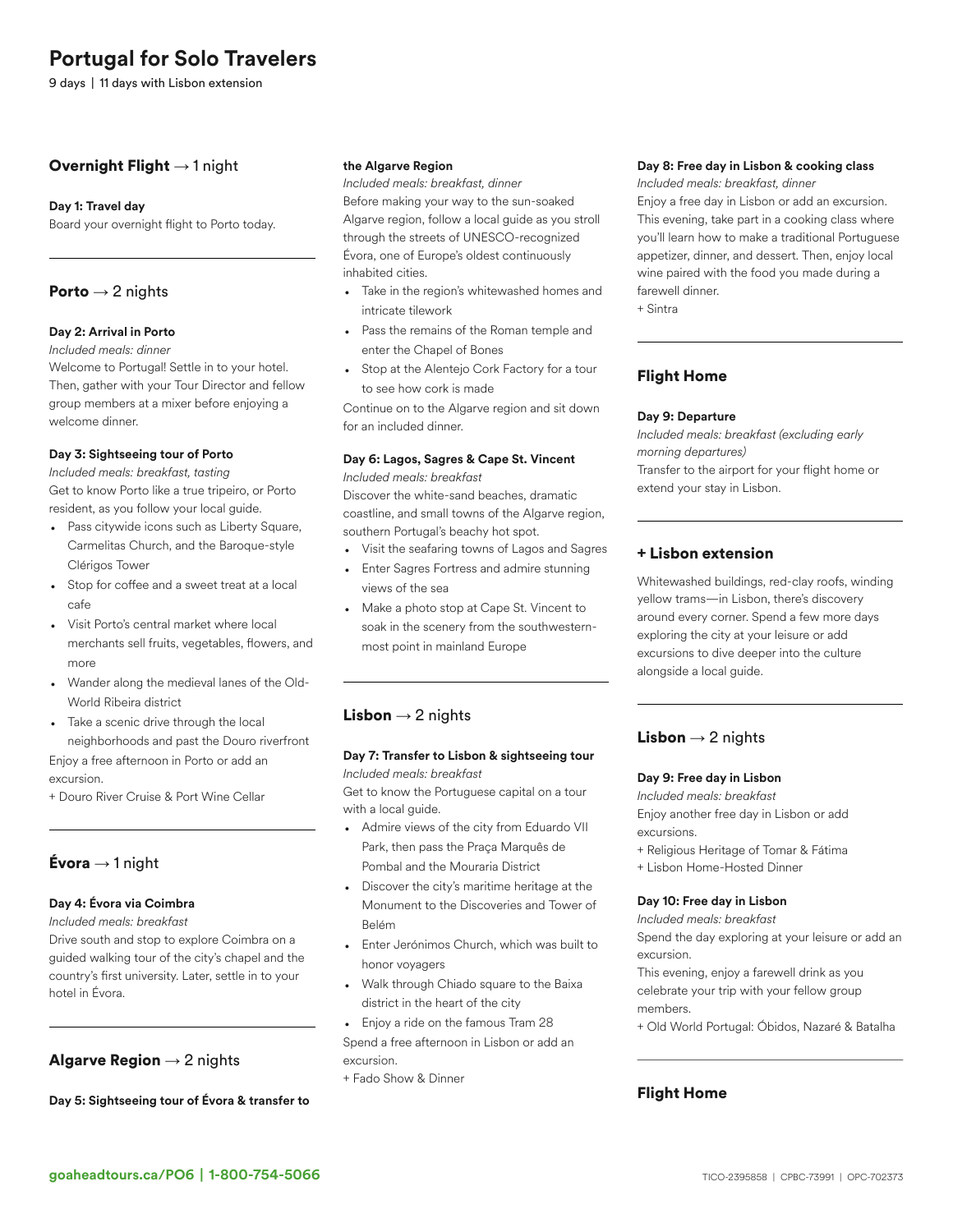### Day 11: Departure

*Included meals: breakfast (excluding early morning departures)* Transfer to the airport for your flight home.